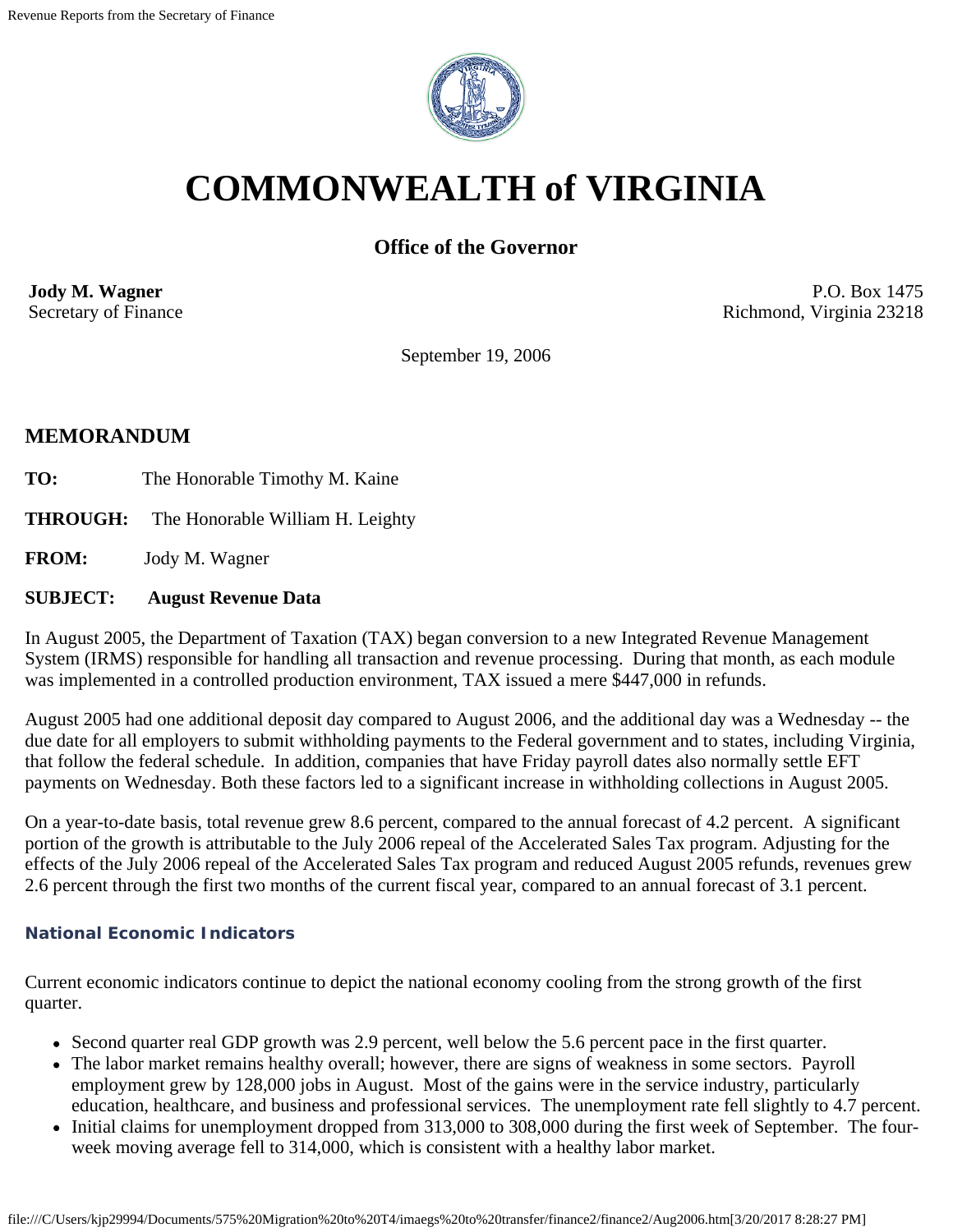Inflation remains contained. Rising energy prices drove the Consumer Price Index up 0.4 percent in July, following a 0.2 percent increase in June. Core inflation (excluding food and energy) rose 0.2 percent for the month, which was down from the 0.3 percent increases in each of the last four months.

- Institute of Supply Management index fell slightly in August, from 54.7 to 54.5, but remains in the range indicating industry expansion.
- The Conference Board's index of consumer confidence dropped 7.4 points to 99.6 in August, the lowest since November 2005. However, the index remains in the relatively high range seen prior to Hurricane Katrina.
- Following seventeen consecutive rate hikes over the last two years, the Federal Reserve left the federal funds rate unchanged at 5.25 percent at its August meeting. They cited slowing growth due to a "gradual cooling in the housing market and the lagged effects of increases in interest rates and energy prices."

#### **Virginia Economy**

In Virginia, payroll employment grew 1.4 percent in July. Growth in Northern Virginia remained well above the rest of the state, with a 2.7 percent gain. Jobs in the western MSAs grew by 1.9 percent, followed by Hampton Roads with 1.7 percent, and Richmond-Petersburg with 1.5 percent growth. The unemployment rate remained at 3.3 percent in July.

The Virginia Leading Index fell 0.4 percent, from 121.8 in June to 121.2 in July, its third consecutive monthly decline. All three of the components (building permits, automobile registrations, and initial unemployment claims) contributed to the decline.

#### **August Revenue Collections**

Total monthly general fund revenue fell 4.3 percent compared to August 2005. Declines in collections in sales and use taxes, recordation taxes, and to a lesser extent, corporate income taxes, were partially offset by a small increase in payroll withholding collections. In addition, because of several anomalies in payment patterns, August 2005 was a very strong collections month by comparison. On a year-to-date basis, total revenue grew 8.6 percent, compared to the annual forecast of 4.2 percent.

**Individual Income Tax Withholding (53% of general fund revenues):** Collections of payroll withholding taxes grew 2.5 percent in August. Monthly growth in this source is somewhat understated due to the timing of payments that boosted growth in August 2005. August 2005 had one additional deposit day compared to the prior year, and the additional day was a Wednesday -- the due date for all employers to submit withholding payments to the Federal government and to states, including Virginia, that follow the federal schedule. In addition, companies that have Friday payroll dates also normally settle EFT payments on Wednesday. Both these factors led to a significant increase in withholding collections in August 2005. Year-to-date withholding growth is 3.9 percent, lagging the projected annual growth rate of 5.3 percent.

**Individual Income Tax Nonwithholding (16% of general fund revenues):** August is not a significant month for nonwithholding receipts since the first estimated payment of fiscal year 2007 is due in September. Nonwithholding collections in August 2006 were \$39.5 million compared with \$43.7 million in August 2005.

**Individual Income Tax Refunds:** Last year, the transition to a new computer system required TAX to process a limited number of tax returns, resulting in refunds of only \$447,000 in the month of August. In August 2006, with the new system fully in place, TAX returned to a more normal level of activity, and issued \$40.2 million in refunds.

**Sales Tax (20% of general fund revenues):** Collections of sales and use taxes, reflecting July sales, fell 2.1 percent in August. The slowdown in the housing market, rising interest rates, and higher energy prices appear to be affecting retail sales.

Year-to-date growth in sales and use taxes of 49.9 percent is overstated due to the repeal of the Accelerated Sales Tax program. Adjusting for its repeal, sales and use taxes grew 3.2 percent in the first two months of this fiscal year.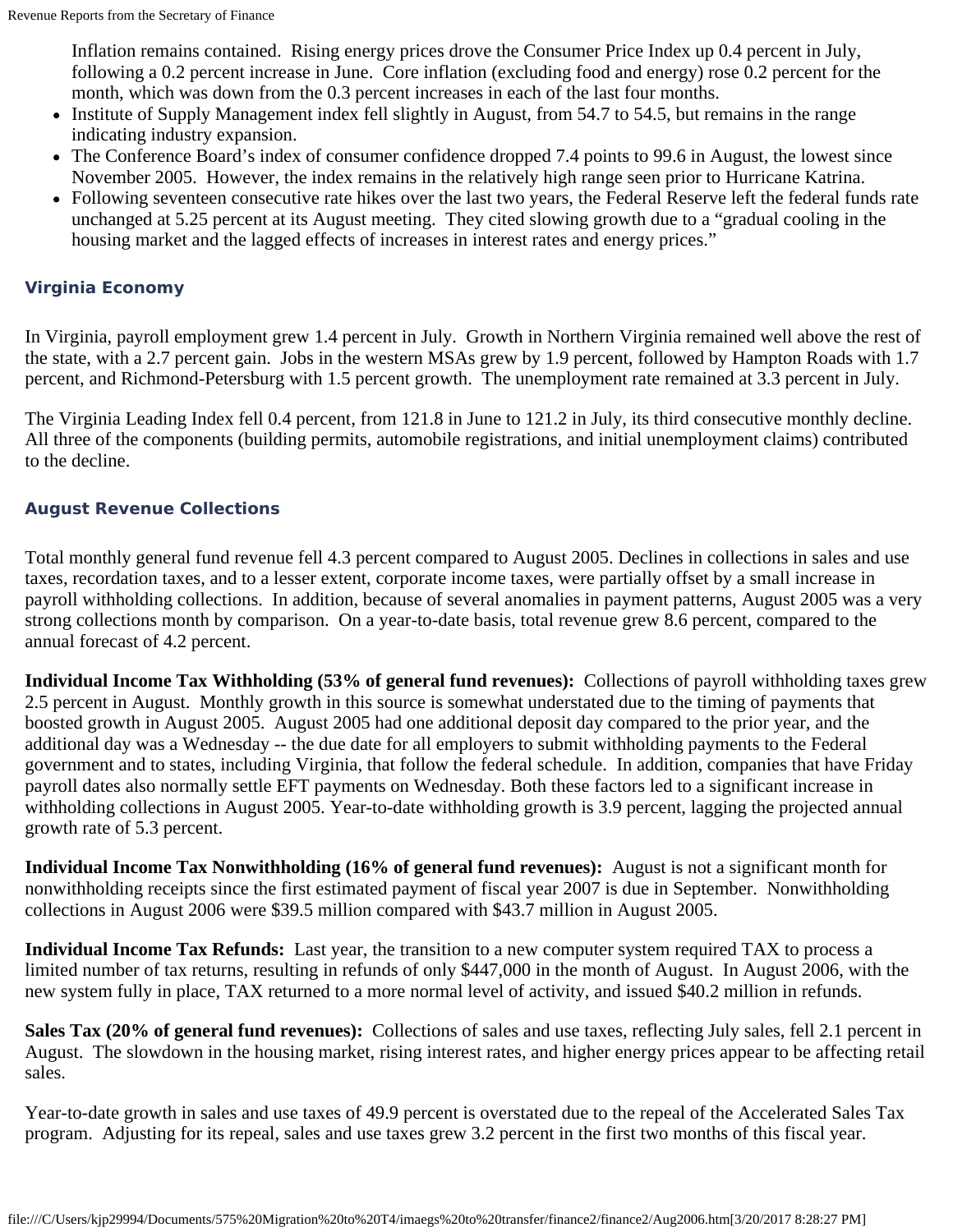**Corporate Income Tax (5% of general fund revenues):** Corporate collections are not significant in August as the first estimated payment for fiscal year 2007 is due in September. Substantially all of the \$15.1 million in corporate payments in August were from companies whose fiscal years run on a schedule other than calendar year. Year-to-date collections of corporate income tax total \$51.2 million compared with \$56.6 million in August of last year.

**Wills, Suits, Deeds, Contracts (4% of general fund revenues):** Wills, Suits, Deeds, Contracts -- mainly recordation tax collections -- declined 29.3 percent in August 2006 compared to August 2005, as housing sales continued to slow. This slowdown is likely to continue, as there was a 42 percent decline in pending home sales in Northern Virginia in July 2006 as compared to July 2005. Year-to-date collections in this source are down 25.0 percent compared to the same period last year.

#### **Other Revenue Sources**

The following list provides data on August collections for other revenue sources:

|                                           | <b>Year-to-Date</b> | <b>Required to</b><br><b>Meet Estimate</b> |
|-------------------------------------------|---------------------|--------------------------------------------|
| Insurance Premiums Taxes (3% GF revenues) | $-17.0\%$           | 11.4%                                      |
| ABC Taxes (1.0% GF revenues)              | 5.7%                | 1.3%                                       |
| Interest Income $(0.7\%$ GF revenues)*    | 86.2%               | 87.8%                                      |

*\*Approximately 60% of the interest for the current quarter is due to nongeneral funds and will be transferred in October.*

**All Other Revenue:** Receipts in All Other Revenue fell 7.6 percent in August -- \$40.2 million compared with \$43.5 million in August of last year. Year-to-date collections of All Other Revenue are 2.4 percent above the same period in fiscal year 2006, which is ahead of the annual estimate of 0.7 percent growth.

**Lottery Revenues:** Lottery net profits decreased 3.3 percent for the month compared to the same month in 2005. All games experienced a decline in sales, with the largest decline in the jackpot category as a result of lower advertised Mega Millions jackpots. Year-to-date net income declined 3.3 percent and is slightly ahead of the projected 6.3 percent decline in the annual forecast.

The Lottery will continue to evaluate the impact of the North Carolina Education Lottery on sales and revenue forecasts for the current biennium, and will update the official forecast in conjunction with the overall state re-forecasting process in the fall of 2006.

#### **Summary**

August general fund revenue fell 4.3 percent compared to August 2005. The decline reflects anomalies in payment and refund activity in August 2005, as well as an apparent slowing in recordation tax and sales and use tax collections in August 2006. Declines in collections in sales and use taxes, recordation taxes, and to a lesser extent, corporate income taxes, were partially offset by a small increase in payroll withholding collections.

On a year-to-date basis, total revenue grew 8.6 percent, compared to the annual forecast of 4.2 percent. A significant portion of the growth is attributable to the July 2006 repeal of the Accelerated Sales Tax program. Adjusting for the effects of the July 2006 repeal of the Accelerated Sales Tax program and reduced August 2005 refunds, revenues grew 2.6 percent through the first two months of the current fiscal year, compared to an annual forecast of 3.1 percent.

September collections will complete the first quarter of fiscal year 2007 and provide a better assessment of revenue growth. The first estimated payments from individuals and corporations and the quarterly payments for insurance premiums are due in September 2006.

file:///C/Users/kjp29994/Documents/575%20Migration%20to%20T4/imaegs%20to%20transfer/finance2/finance2/Aug2006.htm[3/20/2017 8:28:27 PM]